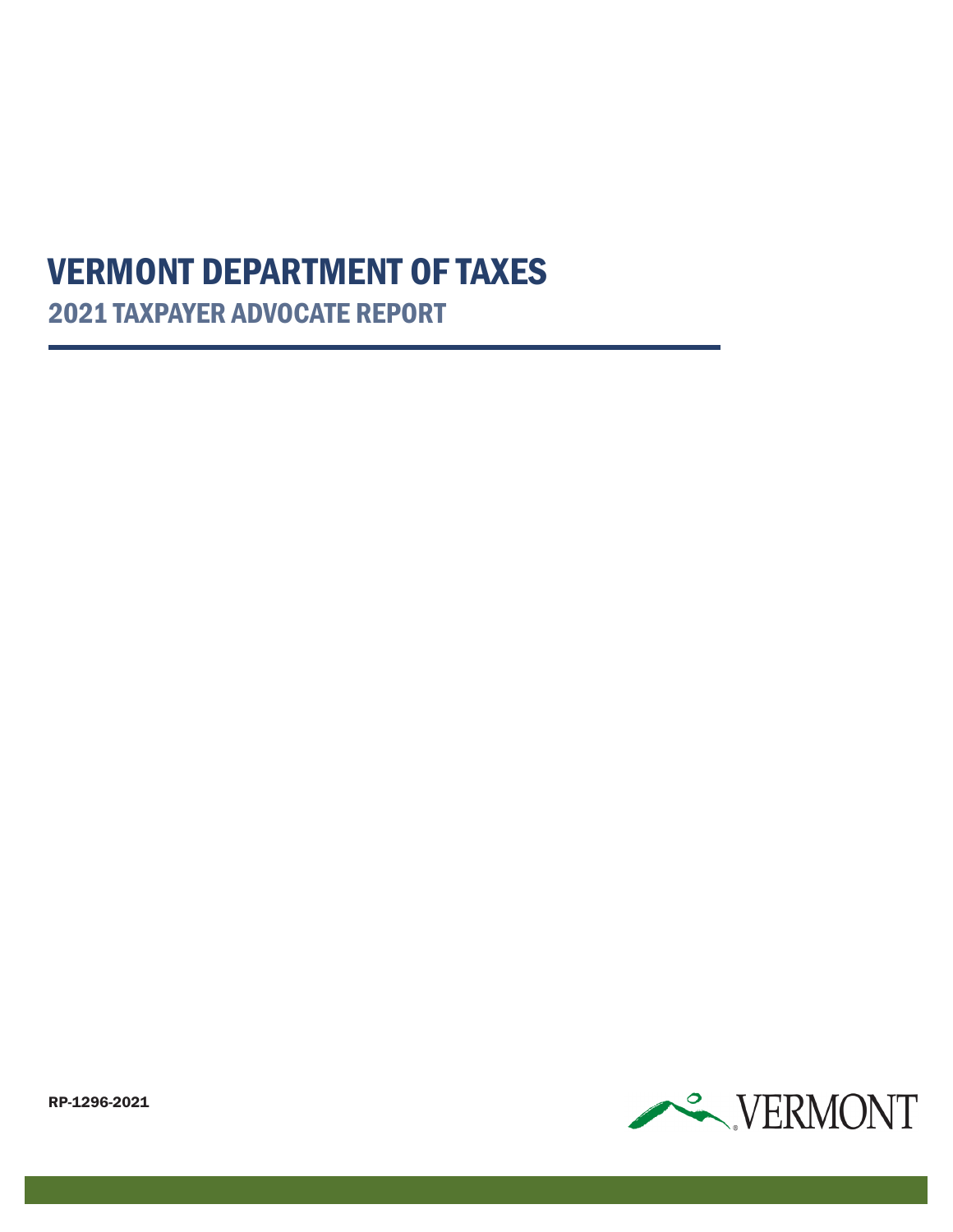### 2021 TAXPAYER ADVOCATE ANNUAL REPORT

SUBMITTED TO House Committee on Ways and Means Senate Committee on Finance

**SUBMITTED BY** Jeffrey M. Dooley, Taxpayer Advocate Vermont Department of Taxes

DATE SUBMITTED January 15, 2021

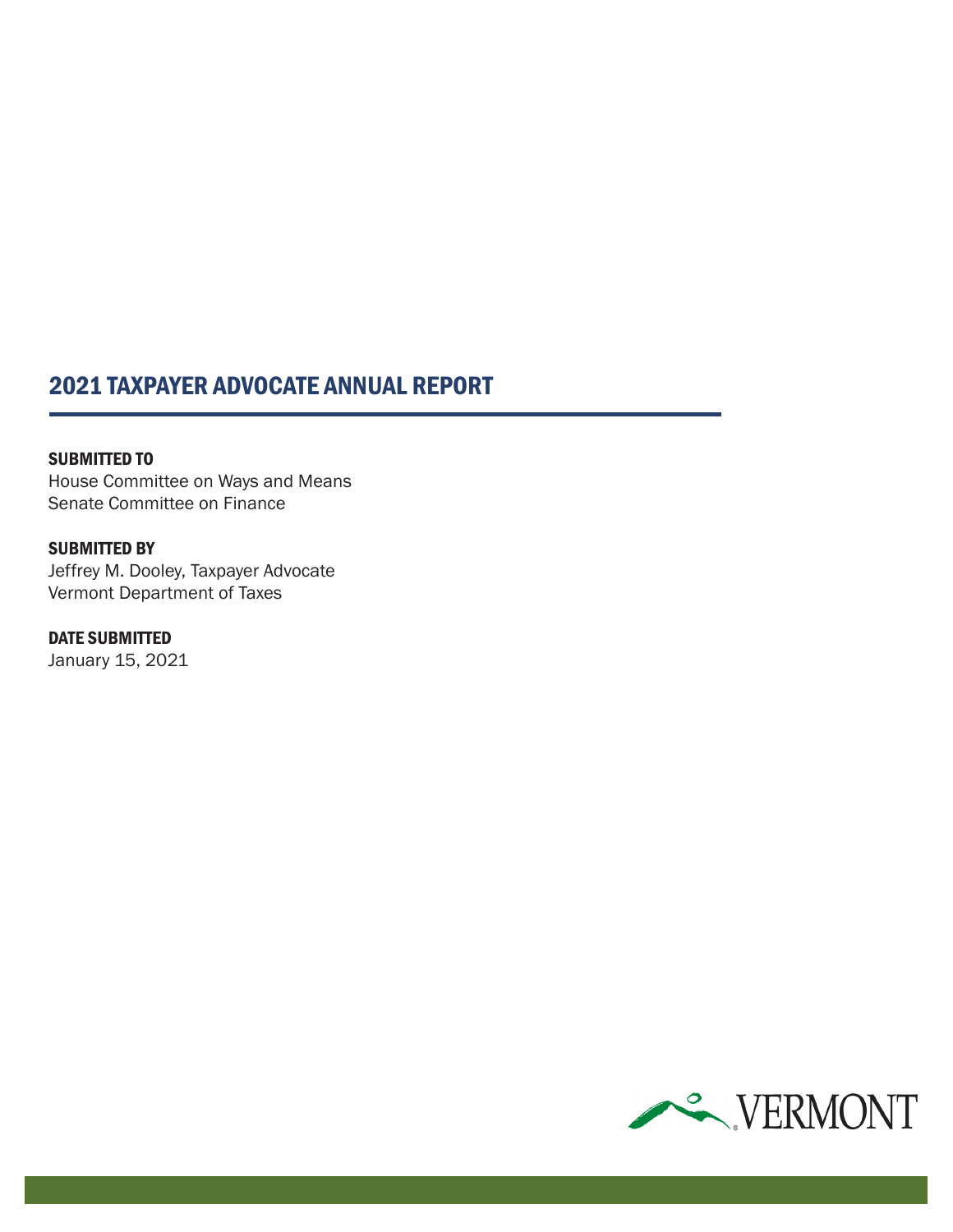# **Contents**

| <b>DESCRIPTION OF TAXPAYER ADVOCATE</b> | 2 |
|-----------------------------------------|---|
| <b>NEW ADMINISTRATIVE INITIATIVES</b>   | 3 |
| <b>STATUTORY PROPOSALS</b>              | 4 |
| <b>LONG TERM CONSIDERATION</b>          | 5 |
| <b>TAXPAYER INDUSTRY OR CLASS ISSUE</b> | 6 |

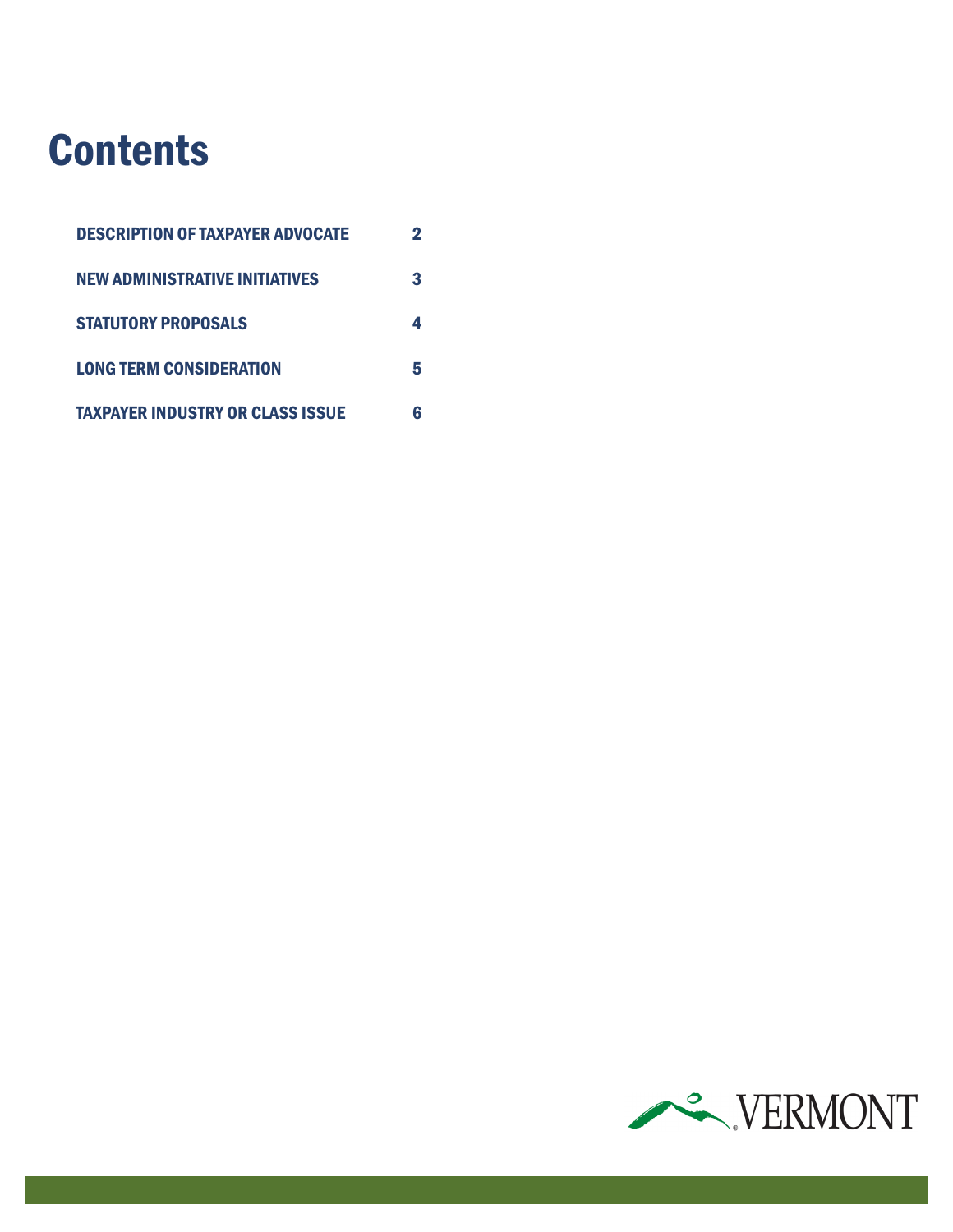January 15, 2021

To The Honorable Members of: House Committee on Ways and Means Senate Committee on Finance

In accordance with 32 V.S.A. § 3205(c), I submit the Vermont Taxpayer Advocate Annual Report for activity in calendar year 2020. The Vermont Taxpayer Advocate Annual Report is required to identify problems encountered by taxpayers interacting with the Vermont Department of Taxes as well recommend administrative and legislative actions to resolve those problems. The report shall also identify problems that affect an entire class of taxpayer or specific industry and present solutions.

The reporting period of this year's report contains activity from December 1, 2019 to December 1, 2020. During this period, the Taxpayer Advocate fielded over 1,000 phone calls. From January through June, the majority of the phone calls were from taxpayers looking for information on their stimulus check or federal refund. Many were frustrated that they could not get through to the IRS to get answer to these questions. Unfortunately, there was little I could do to assist these taxpayers other than refer them to the IRS Taxpayer Advocate Office in Vermont. From June through December, the majority of calls were concerning property tax credits. The majority of issues brought to the Department through these calls were able to be resolved with minimal intervention by the Taxpayer Advocate working with the Taxpayer Services division of the Department of Taxes.

Approximately 60 cases were reviewed for potential Extraordinary Relief with relief being granted in 50 of those cases. Of those 60 cases, 80% involved Property Tax Credits, 10% involved Renter Rebate, and 10% involved Personal Income Tax.

Respectfully submitted,

Jeffrey M. Dooley

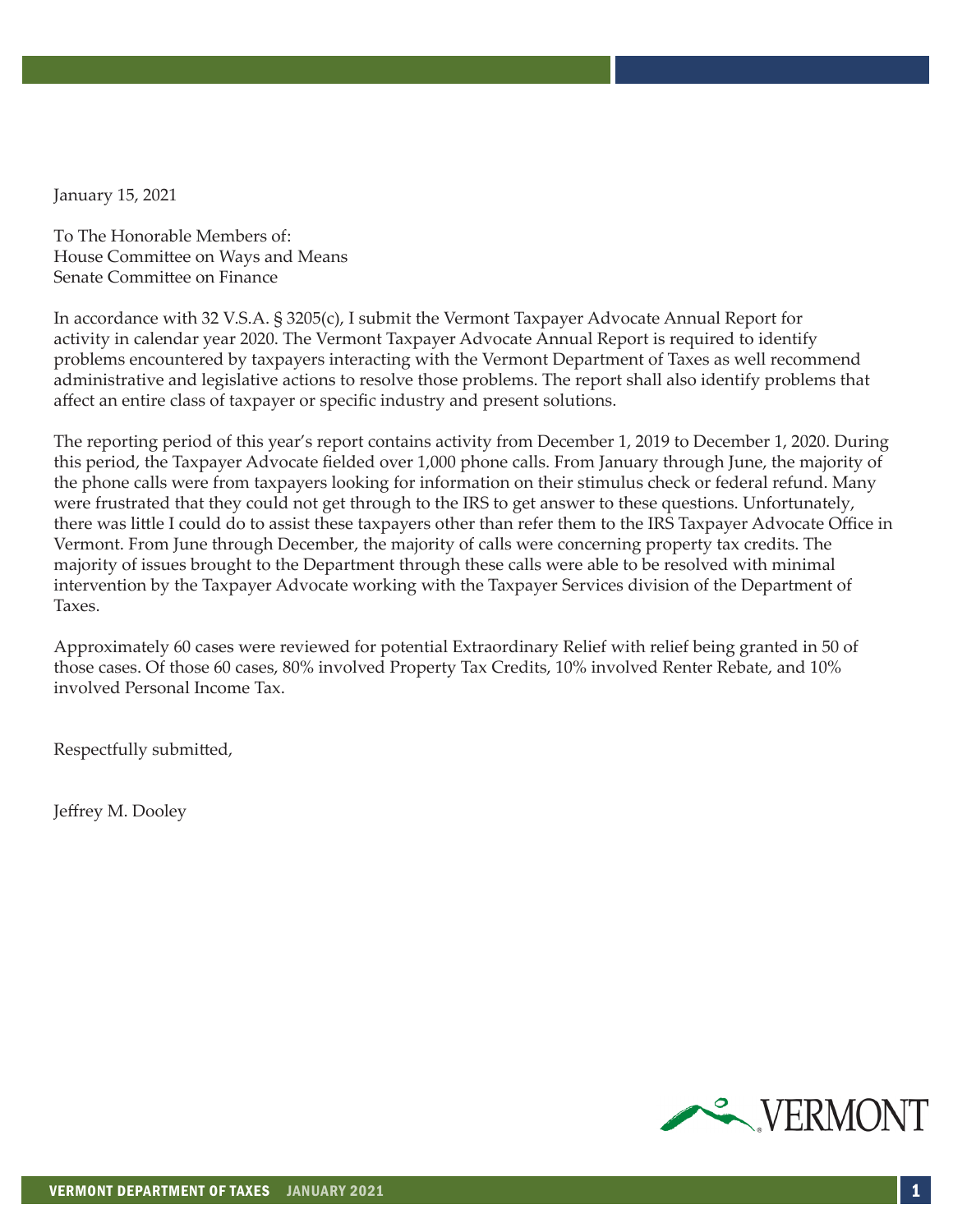### Description of Taxpayer Advocate

The Vermont Commissioner of Taxes created the Taxpayer Advocate in 2001. Under 32 V.S.A § 3205, the Vermont Department of Taxes must maintain a Taxpayer Advocate. The duties of that position include:

- 1. Identifying subject areas where taxpayers have difficulties interacting with the Department of Taxes;
- 2. Identifying classes of taxpayers or specific business sectors who have common problems related to the Department of Taxes;
- 3. Proposing solutions, including administrative changes to practices and procedures of the Department of Taxes;
- 4. Recommending legislative action as may be appropriate to resolve problems encountered by taxpayers;
- 5. Educating taxpayers concerning their rights and responsibilities under Vermont's tax laws;
- 6. Educating tax professionals concerning the Department of Taxes' regulations and interpretations by issuing bulletins and other written materials; and
- 7. Assisting individual taxpayers in resolving disputes with the Department of Taxes.

The legislation serves to codify the longstanding role and functions performed by the Taxpayer Advocate and highlights the Taxpayer Advocate's position to improve taxpayer services.

The legislation also requires the Taxpayer Advocate to report annually to the House Committee on Ways and Means and the Senate Committee on Finance. 32 V.S.A. § 3205(c). The Legislature prescribed the following information for the report:

- Actions taken by the Taxpayer Advocate to improve taxpayer services and responsiveness of the Department of Taxes
- Identification of problems encountered by taxpayers in interacting with the Department of Taxes, including specific recommendations for administrative and legislative actions to resolve the identified problems
- Identification of any problems that span an entire class of taxpayer or specific industry, proposing class or industry‐wide solutions.

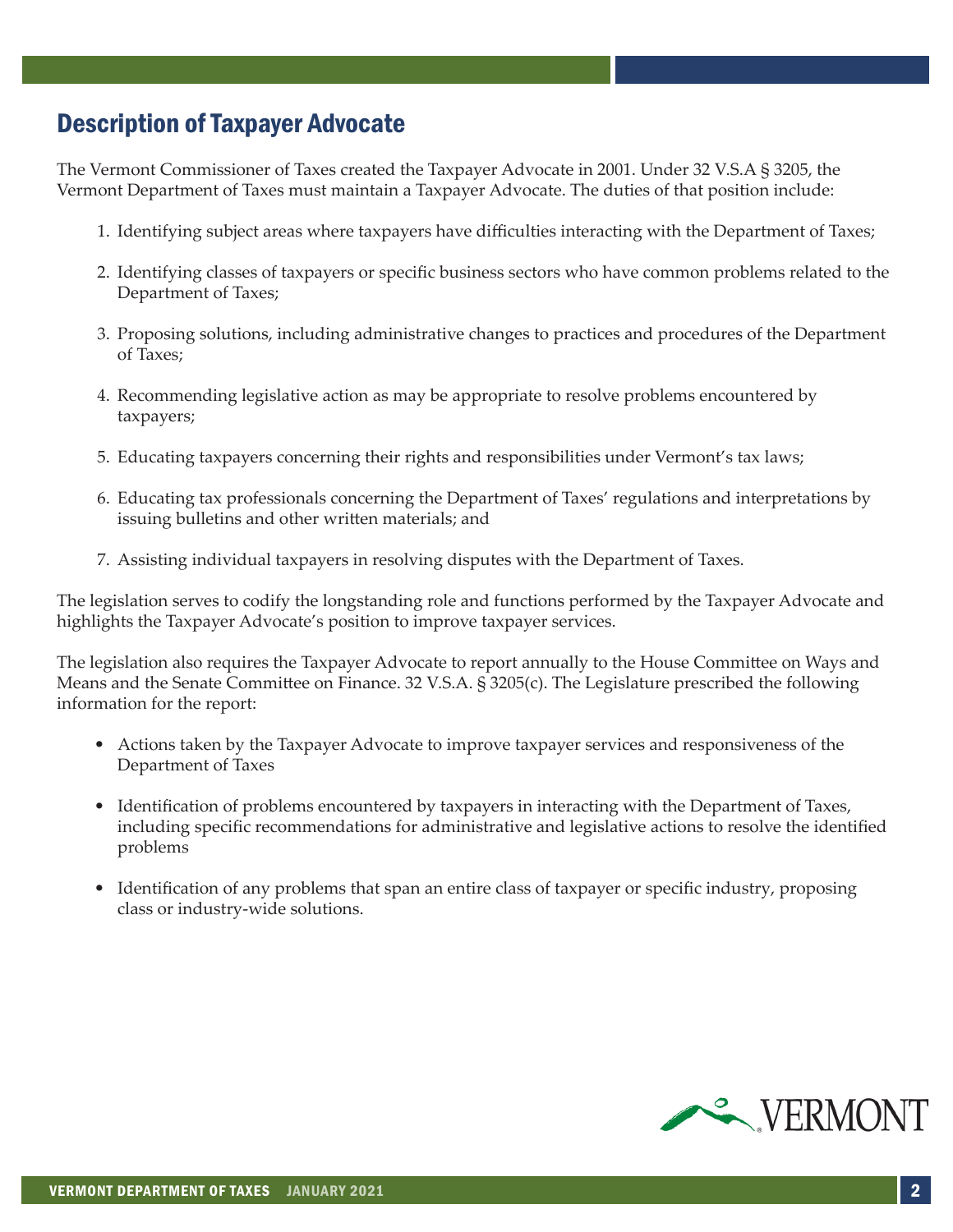### New Adminstrative Initiatives

#### Property Tax Credit Reminder Letters

*Issue:* Every year, hundreds of Vermont taxpayers that are eligible for a Property Tax Credit fail to file their claim before the October 15 deadline. The reasons for this vary from simply failing to fill out the forms to answering eligibility questions incorrectly in taxpayers' tax software. This results in a significant number of Vermont taxpayers paying significantly more in property taxes than they are legally required to pay.

*Administrative Resolution:* In early September, at the request of the Taxpayer Advocate, the Department ran a query of its integrated tax system attempting to identify taxpayers who appeared eligible for a Property Tax Adjustment but did not file a claim for one. The query produced a list of 563 taxpayers. The Department sent letters to these taxpayers explaining that they appeared to be eligible for a Property Tax Credit but had not filed a claim. The letter also provided instructions on how to file a claim prior to the October 15 deadline.

In response to the Department's letter, 204 taxpayers who would have otherwise not received a Property Tax Credit, filed for and received a credit.

The Department plans to continue to attempt to identify and notify taxpayers that are eligible for a Property Tax Adjustment but have not filed a claim prior to the October 15 deadline.

#### Effective Tax Administration During a Pandemic

*Issue:* The COVID-19 pandemic caused the Department to transition from approximately 149 employees working on site on a daily basis on March 23, 2020 to approximately 25 working on site on daily basis on March 25, 2020. This meant transitioning approximately 124 employees to remote work, in the middle of filing season, with relatively little time for Department leadership or staff to prepare for this enormous shift in how tax was administered by the Department. Most employees did not have state-issued computers when remote work began and had to use their own equipment. Many employees also had to balance providing childcare and home schooling with performing their work functions. With all these challenges being faced at once, it would have been understandable for the Department's efficiency in processing returns and its ability to provide customer service to be significantly hindered.

*Administrative resolution:* The Department of Taxes employees went above and beyond in their flexibility and willingness to adapt to a constantly shifting situation. Department leadership did everything in its power to accommodate employees' unique situations and put employees in a position to succeed despite these difficult circumstances. Additionally, employees recognized the challenges their coworkers were facing and stepped up to assist each other and provide support wherever they could.

As a result of these efforts, the Department experienced virtually no decrease in efficiency of processing returns/refunds and continued to provide quality customer service throughout the filing season and beyond.

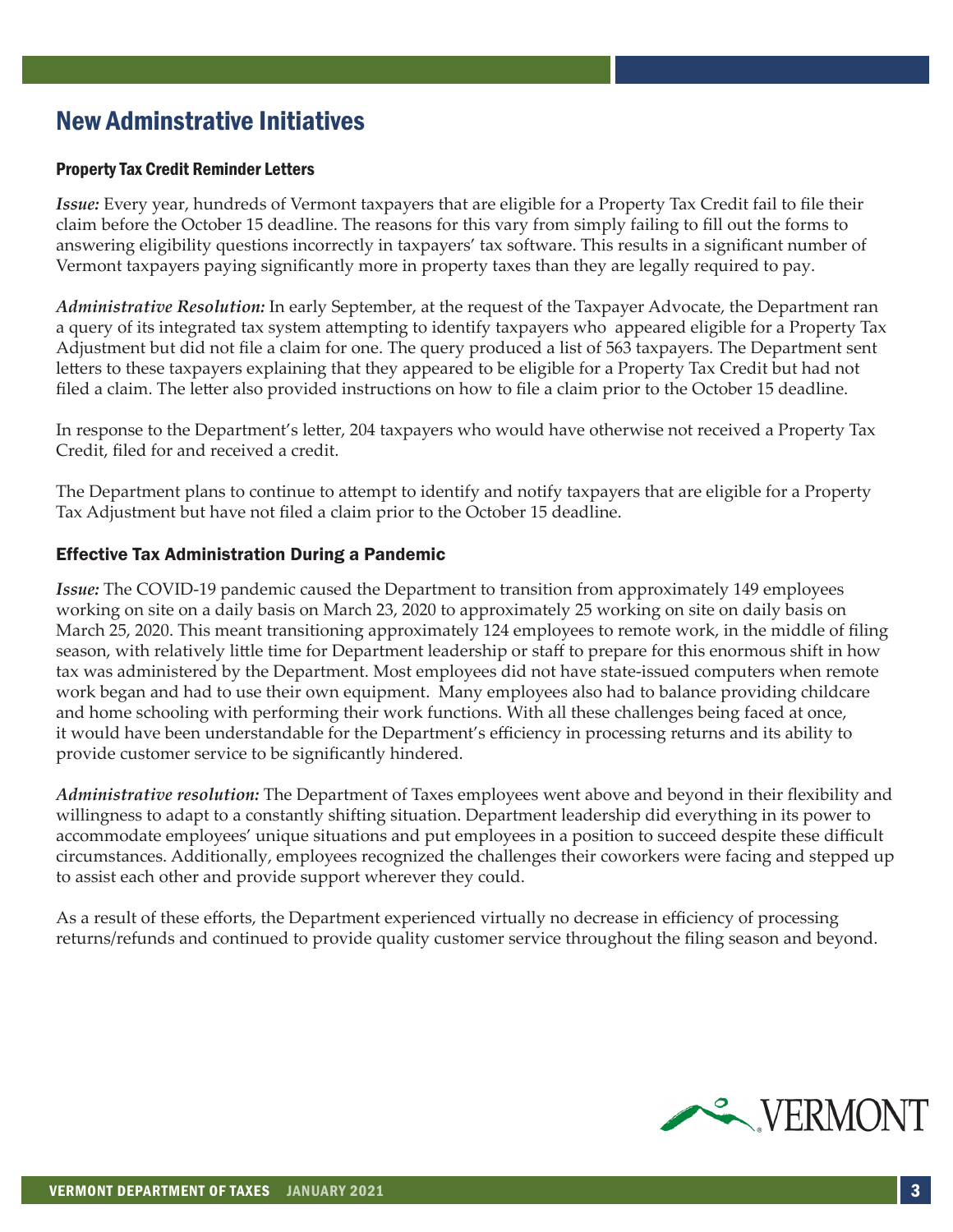### Statutory Proposals

#### Homestead Declaration/Property Tax Credit

 1. *Issue:* Property Tax Credit claims have a statutory extended deadline of October 15. Currently, pursuant to 32 V.S.A. § 6068(b), a taxpayer is not entitled to any Property Tax Credit benefit if a claim is filed after October 15. This results in significant financial hardship for hundreds of Vermont taxpayers every other. The majority of other tax programs have a graduated penalty structure for late filed returns or claims.

*Proposed resolution:* 32 V.S.A. § 6068(b) & (c) is amended to read:

(b) Late-filing penalties. If the claimant fails to file a timely claim, the amount of the property tax credit under this chapter shall be reduced by \$15.00, but not below \$0.00, which shall be paid to the municipality for the cost of issuing an adjusted homestead property tax bill. No benefit shall be allowed in the calendar year unless the claim is filed with the Commissioner on or before October 15. Any claim filed after October 15 but on or before January 15 of the following year shall be assessed a 10% penalty. Any claim filed after January 15 but on or before March 15 shall be assessed a 20% penalty. No benefit shall be allowed unless a claim is filed with the Commissioner on or before March 15. Any property tax credit benefit issued under this chapter after October 15 will be issued directly to the claimant and will not alter the grand list of the town of the claimant's property.

(c) No request for allocation of an income tax refund or for a renter rebate claim may be made after October 15. Any renter rebate claim filed after October 15 but on or before January 15 of the following year shall be assessed a 10% penalty. Any renter rebate claim filed after January 15 but on or before March 15 shall be assessed a 20% penalty. No benefit shall be allowed unless a claim is filed with the Commissioner on or before March 15.

*2. Issue:* A taxpayer is allowed to amend their Property Tax Credit claim with regard to Household Income but no other fields. This creates a problem for taxpayers that file timely but make an error on one of the fields on the Property Tax Credit claim.

*Proposed resolution:* 32 V.S.A. § 6074 is amended to read:

At any time within three years after the date for filing claims under subsection 6068(a) of this chapter, a claimant who filed a claim by October 15 may file to amend that claim with regard to housesite value, housesite education tax, housesite municipal tax, ownership percentage, or to correct the amount of household income reported on that claim.

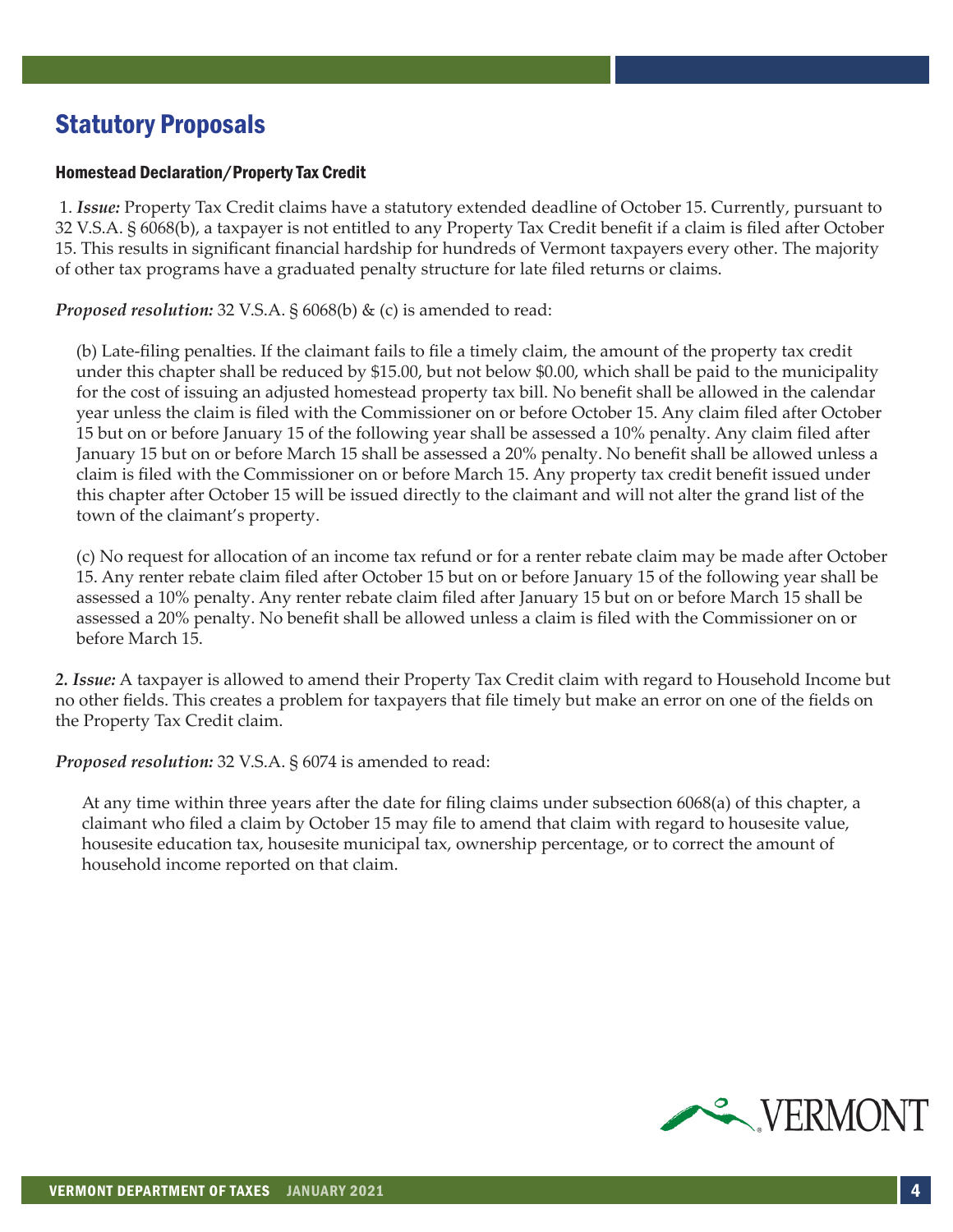### Long Term Consideration

#### Simplify and Remove Tight Time Restrictions from Property Tax Credit Program

By far, the amount of time and resources spent on assisting taxpayers with property tax credit issues outweighs time and resources spent on any other tax type. There are several reasons. Those receiving property tax credits tend to be lower income taxpayers that are less sophisticated in dealing with paperwork and do not have the resources to hire a preparer or accountant. The forms and the overall process are some of the most complicated forms and processes that the Department administers. The deadlines are the strictest and have the harshest penalties for missing them of any tax type. The amount of a property tax credit tends to be significant relative to taxpayers' income so the consequences of not receiving it are often significant.

Some of the factors listed above cannot be helped given the nature of the program. Some of the factors should be looked at and consideration should be given to whether there is a better way to administer this program. The two factors that should be looked at are the complexity of the program and the strict nature of the deadlines.

As mentioned above, the property tax credit forms are one of the most complicated forms that the Department of Taxes administers. It requires the filing of two forms that are two pages each with a total over 100 fields to potentially be filled in by the taxpayer. The forms have several fields that if not filled in or if accidentally filled in incorrectly will result in the taxpayer being denied a property tax credit entirely. This leads to many taxpayers making mistakes or omissions on their forms that result in a reduced or denied property tax credit. The Department sends letters to the majority of taxpayers that made a mistake or missed a required field but, even then, most taxpayers do not understand what went wrong or how to correct it.

A possible solution to this issue is to simplify the program. This can be done by moving away from the concept of household income that is used for the program and towards a concept similar to MAGI that is used at the federal level for health care purposes.

The strict nature of the deadlines is also a major problem for many taxpayers. For most tax types, taxpayers have three years to amend their returns. A three-year period for property tax credit claims is unworkable for several reasons, but the current October 15 deadline is also problematic. It gives taxpayers that filed on extension very little time to work with the Department to correct a problem with a property tax credit claim. In addition, a taxpayer that is notified of a problem well before October 15 may not understand the letter they receive or the consequences of the issue because of the complexity discussed above. These taxpayers may not realize what has happened until they receive their property tax bills in late September or early October and then will only have a week or two to correct the issue. Further, some towns' first property tax payment is not due until November 15, this means that some taxpayers do not realize that something went wrong until they go to make their first payment, which is a month after they no longer have any remedy.

Another problem is taxpayers whose mortgage company makes the property tax payments on the taxpayers' behalf. These taxpayers often do not find out what happened until they are contacted by their bank because their mortgage payment has gone up due to not having sufficient funds in escrow. One possible solution to this specific issue would be the graduated penalty structure recommended above.